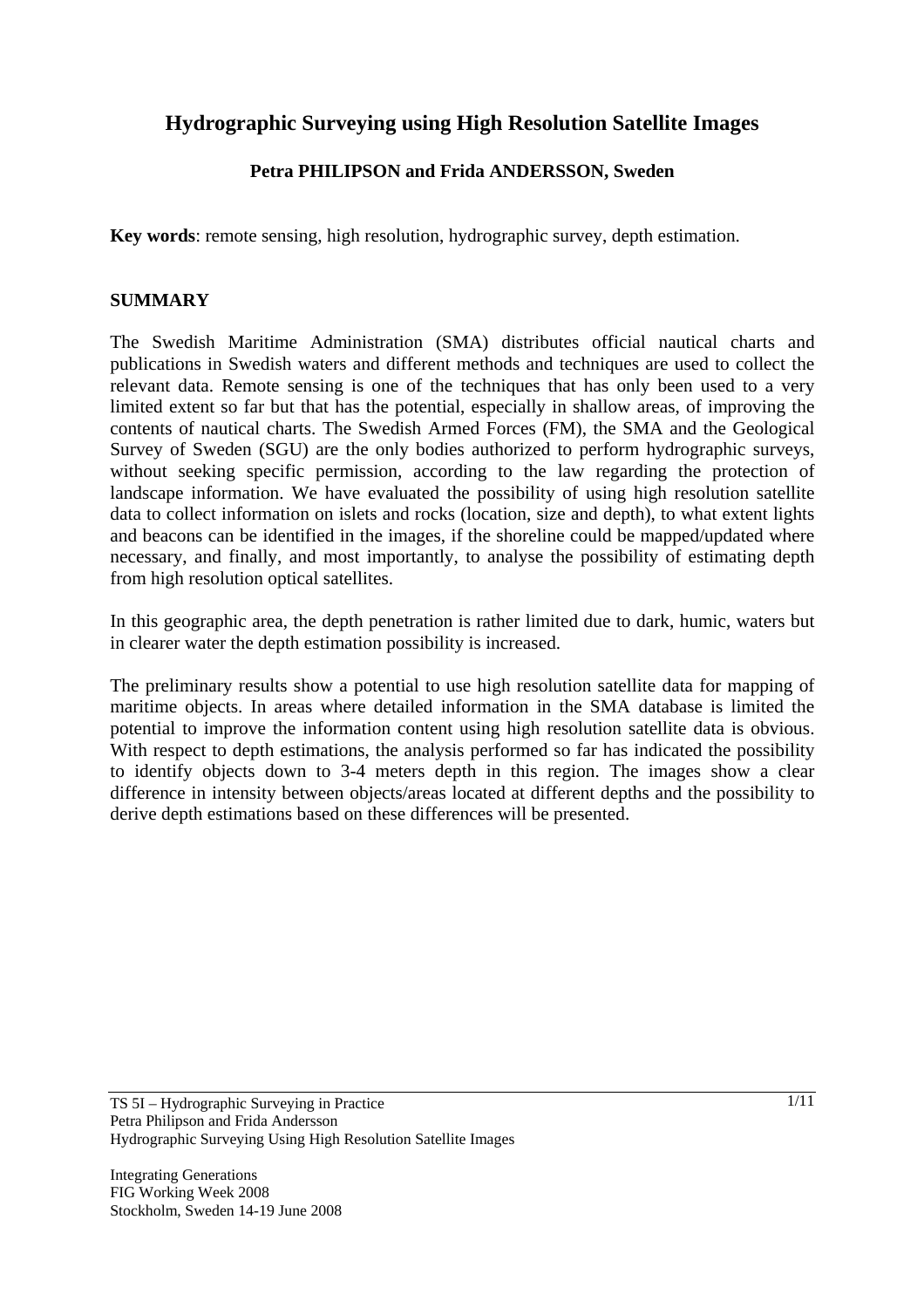# **Hydrographic Surveying using High Resolution Satellite Images**

# **Petra PHILIPSON and Frida ANDERSSON, Sweden**

## **1. INTRODUCTION**

SMA distributes official nautical charts and publications in Swedish waters. A large effort is made to collect all necessary information within a specific area. The SMA is working continously with hydrographic surveying, primarily in fairways, and with positioning of objects that are of importance for navigation. Different methods and techniques are used to collect the information and the SMA is a high-tech organisation with a proven capability to adopt and combine new techniques. Remote sensing is one of the techniques that has only been used to a very limited extent so far, but that has the potential to be a good alternative to the exisiting techniques and improve the contents of the nautical charts, especially in shallow areas. The possibility to use remote sensing as a complimentary technique for mapping of maritime objects is presently being evaluated and we will continue the analysis during 2008 and 2009. The preliminary results accomplished so far are presented in this paper.

# **2. GOAL**

During 2007, the general goal was to evaluate the possibility of using high-resolution satellite data to collect information about a number of objects of interest. The first task was to evaluate if this type of imagery could be used to map (size and location) small islets and rocks in the Swedish archipelago. The outer archipelago is of specific interest, due to its inaccessibility. The second task was to evaluate if rocks located under the surface also could be mapped and to make an estimation of maximum depth. The third issue was to investigate to what extent lights and beacons could be identified in the images and if the geometric accuracy of the image is enough for the SMA's purposes. Finally, the SMA would like to make a comparison between the existing shoreline, based on aerial photo interpretations, and the shoreline that could be mapped from high resolution satellite imagery.

During 2008 and 2009 the goal of the investigation is to analyse to what extent the information collection process could be automated, to develop a strategy to include the satellite derived data in the existing nautical database at the SMA and to test the developed strategy in a pilot production. Additionally, and most important, a more exhaustive analysis regarding the possibility to estimate depth from high-resolution optical satellites will be performed.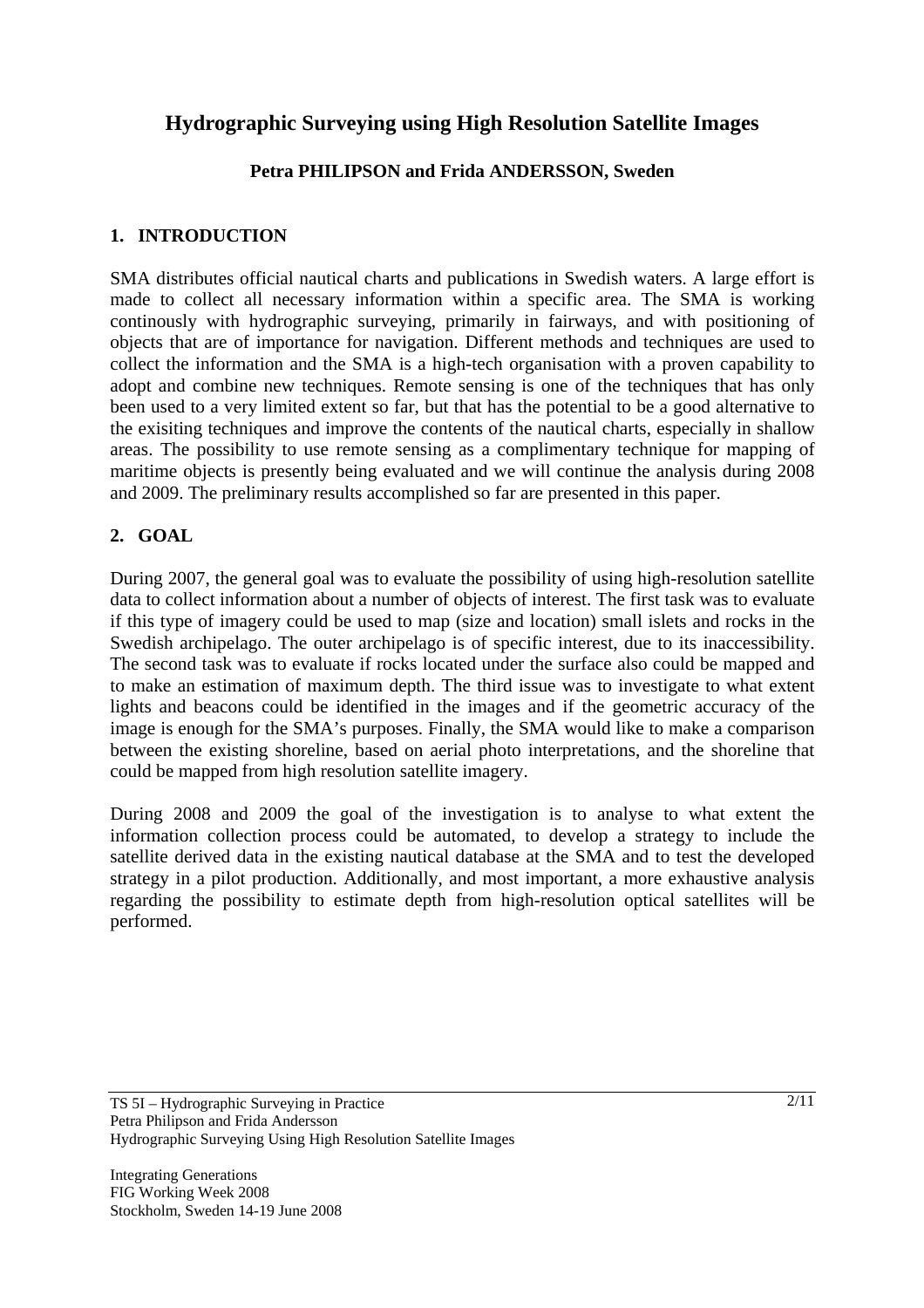# **3. METHODS**

## **3.1 Area of investigation**

The investigation is based on four QuickBird images. Three are collected in the county of Östergötland, east of Arkö-Gränsö during 2006 and one over the archipelago southeast of Nämdö, Stockholm in 2002. Both areas are located in the Baltic Sea on the east coast of Sweden, and are displayed in the image data presented in Figure 3-1 below. The water in the Baltic Sea is of "Case-II" character and dominated by high concentrations of yellow substance (coloured dissolved organic matter). This means that the water has a high absorption of blue light and that the best depth penetration possibilities can be found in the green band. The costal area depicted near Arkö-Gränsö is highly influenced by river discharge from e.g. Bråviken and the water is relatively turbid from time to time. One of the advantages with that area is that the boat traffic is relatively busy and that the image therefore contains several lights and beacons that have been used in the analysis. The image outside Nämdö depicts a part of the outer archipelago and the water here is much clearer, which increases the depth penetration possibilities. This area does not contain any fairways, it is a popular area for private boats during the summer season. There were no navigational marks in this area, which could be useful in the analysis, but a large number of rocks, islets and shallow subsurface areas are evident.

#### **3.2 Satellite data, nautical charts and laser data**

Satellite images from the QuickBird sensor have been analysed with respect to the goals described in chapter 2 above. QuickBird generates images with a spatial resolution of 0.6 meters in panchromatic mode ("black and white") and 2.4 meters in multispectral mode (blue, green, red and near infrared). The spectral characteristics are defined in Table 3-1 below. The radiometric resolution is 11-bits, which means that each colour can be represented in 2048 gradients.

**Table 3-1:** Spectral characteristics of QuickBird.

| <b>Bands</b> | Panchromatic Blue |                                                                                            | Green | Red | Near IR |
|--------------|-------------------|--------------------------------------------------------------------------------------------|-------|-----|---------|
|              |                   | $ 450 \text{ to } 900 \text{-nm} $ 450 to 520-nm 520 to 600-nm 630 to 690-nm 760 to 900-nm |       |     |         |

The QuickBird data from Arkö/Gränsö was collected on the  $16<sup>th</sup>$  of May,  $9<sup>th</sup>$  of September in  $2006$  and on the  $18<sup>th</sup>$  of October 2007. The image collected in September can be seen in Figure 3-1 below. The main land area is the two islands Arkö and Gränsö, which are separated by a small channel. A number of lights and beacons are located in the main fairway southwest of these islands. The QuickBird data depicting the archipelago south-east of Nämdö was collected on the  $29<sup>th</sup>$  of May 2002 (Figure 3-1). The water is relatively clear and the traffic less busy compared to Arkö/Gränsö. In this area, both detailed nautical charts and LIDAR data were available for the project developments.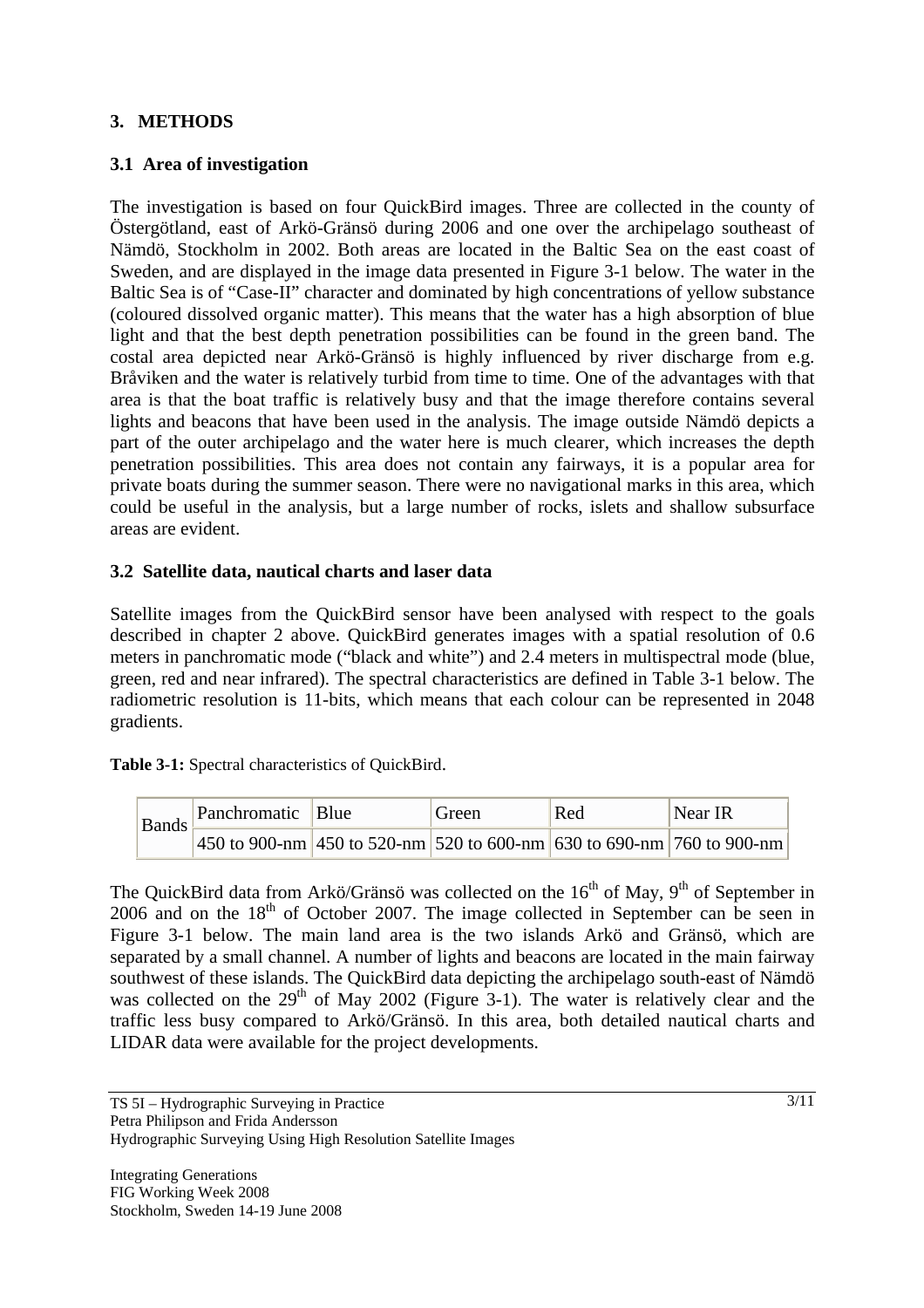

**Figure 3-1:** The QuickBird images depicting the archipelago outside Arkö/Gränsö and southeast of Nämdö.

The nautical charts, laser batymetry data and the national shoreline (NSL) data corresponding to the investigated area were made available to the project by SMA during the investigations. This area has during past years been surveyed several times. Therefore the depths are collected by a variety of methods. Multibeam surveying was perfomed in early  $21<sup>th</sup>$  century, but as mentioned earlier, the survey seldom reaches shoals located between sea surface and 6 meters. The nautical charts in the area are produced at 1:25 000 and 1:50 000 and the smaller scale is more generalized than the larger. NSL is, since 2004, surveyed and digitized by the Swedish National Land Survey. The shoreline is digitized in at scale 1:10 000 by using aerial photographs in a 3D environment. The laser survey was performed by the airborned laser bathymetry system Hawkeye in may 2000. The Hawkeye system was operating at a flight altitude of 200m and with a laser spot spacing of 4 m. Positioning of the survey has been made by DGPS.

Additional nautical charts, produced by Hydrographica (Granath, 2008), have been purchased and used for comparison and evaluation. Hydrographica has specialised in production of charts for the private sector. They have permission from the FM and the SMA to produce large scale charts within the popular parts of the outer archipelagos around the Swedish coast, which might be difficult to navigate based on the official nautical charts. These charts are produced in scale 1:10 000 and based on manual interpretation of aerial images over the mapped area and complementary field investigations. For example, an additional 2 meter depth curve has been interpreted and adjusted to the need of the private boat sector.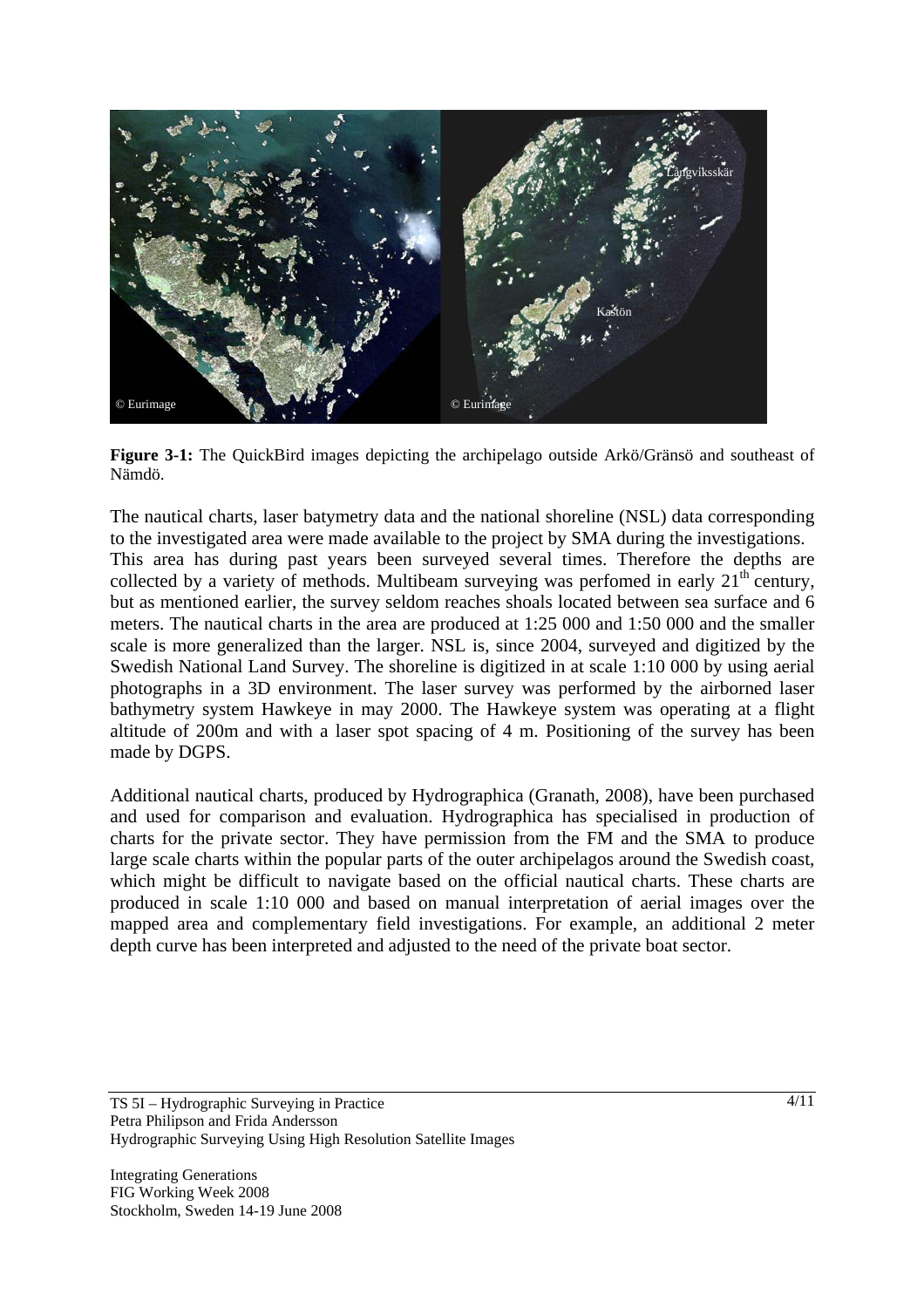## **RESULTS**

#### **3.3 Islets, rocks, subsurface rocks**

Masking and classification techniques have been tested to identify islets and rocks and a comparison has been made using the available nautical charts in the area. A number of issues have been addressed: Are there rocks and islets in the image that do not exist in the nautical chart? Are there rocks and islets in the nautical chart that do not appear in the image? Is it mainly very small islets and rock that are missing in one or the other of the base materials?

Figure 4-1 to 4-6 below shows an example of the nautical charts and image data used in the comparison and evaluation of the high resolution (HR) QuickBird (QB) data. Looking at the nautical charts (1:50 000) distributed by the SMA (Figure 4-1) the information content is of course incomplete and much more generalised compared to the other nautical charts and image data. In areas were detailed nautical charts (detailed information in the SMA database) are missing, the potential to improve the information content using HR satellite data is therefore large. The detailed nautical chart from the SMA contains much more information with respect to objects and the number of objects are more or less the same as the ones found in the very detailed charts produced by Hydrographica (Granath, 2008). The charts from hydrographica are superior in the depth area representation. The three meter depth isoline is much more detailed and an additional two meter depth isoline has been interpreted and added.

All objects, except two or three, represented in the detaild charts (Figure 4-2 and 4-3) could be indentified in the HR-QB data in the evaluated areas. In Figure 4-6 green stars correspond to objects idetified both in HR-QB and detailed nautical charts. Red stars corresponds to objects identfied in HR-QB, missing in detailed nautical charts. The yellow star corresponds to a deep subsurface rock that could not be identified in HR-QB.

Several areas has been evaluated and in general, an additional 10-20% number of objects could be identified in HR-QB data, showing the potential object discrimination possibilites in this type of data. A number of the objects missing in the charts can of course be an effect of generalisation in the charts, but the possibility to identyfy objects in HR data is obvious.

The investigation regarding the possibility and limitations in automating the analysis and object identification is presently the main focus of the work and will continue.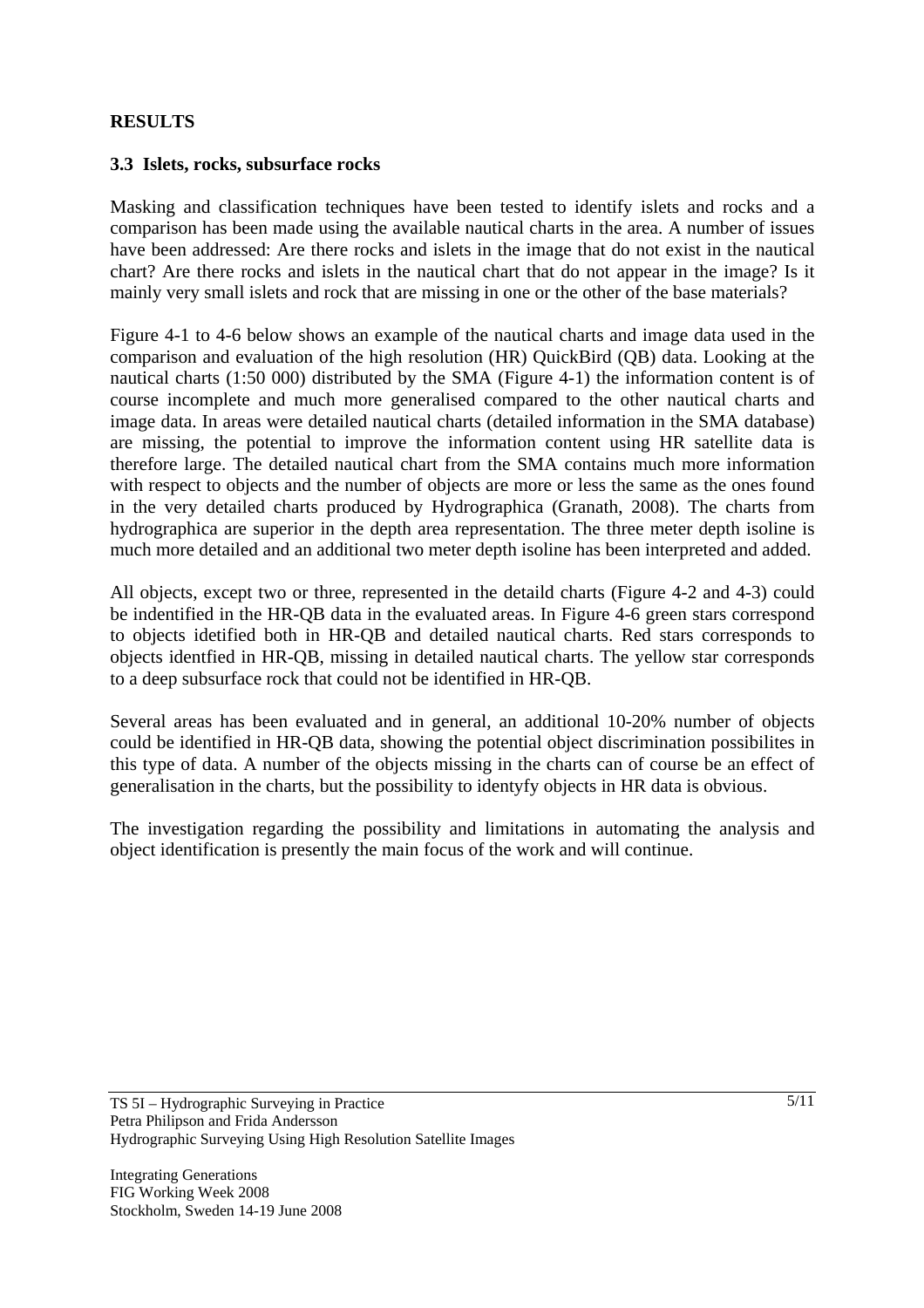

**Figure 4-1 to 4-3:** SMA 1:50 000, SMA 1:25 000 and nautical chart produced by Hydrographica.



**Figure 4-4 to 4-6:** Multispectral QB data (2.4 m), panchromatic QB data (0.6 m) and the result of the analysis.

## **3.4 Navigational marks**

There are different types of navigational marks and one of the goals was to define what type of marks that are possible to identify in the high resolution satellite images. A number of navigational marks are available in the existing images from Arkö/Gränsö. The investigation shows that only the lights and one beacon are possible to identify in the image. Smaller marks are not possible to identify, which not only is an effect of the size of the mark, but also due to the poor contrast to the surroundings. Small boat mooring buoys are, for example, visible in the image as they are white and very well separated from the surrounding dark water.

All images used for this part of the investigation, were geometrically corrected before the analysis and the position for each visible navigational mark was extracted. It should be noted however, that the images from Norrköping included beacons that are positioned by SMA, using high precision geodetic equipment, and these were included in the actual geometric correction as a subset of the ground control points used in the process. This makes the analysis a bit circular, but we still believe that the results are indicative as we have managed to achieve the same level of accuracy in the correction without any navigational marks present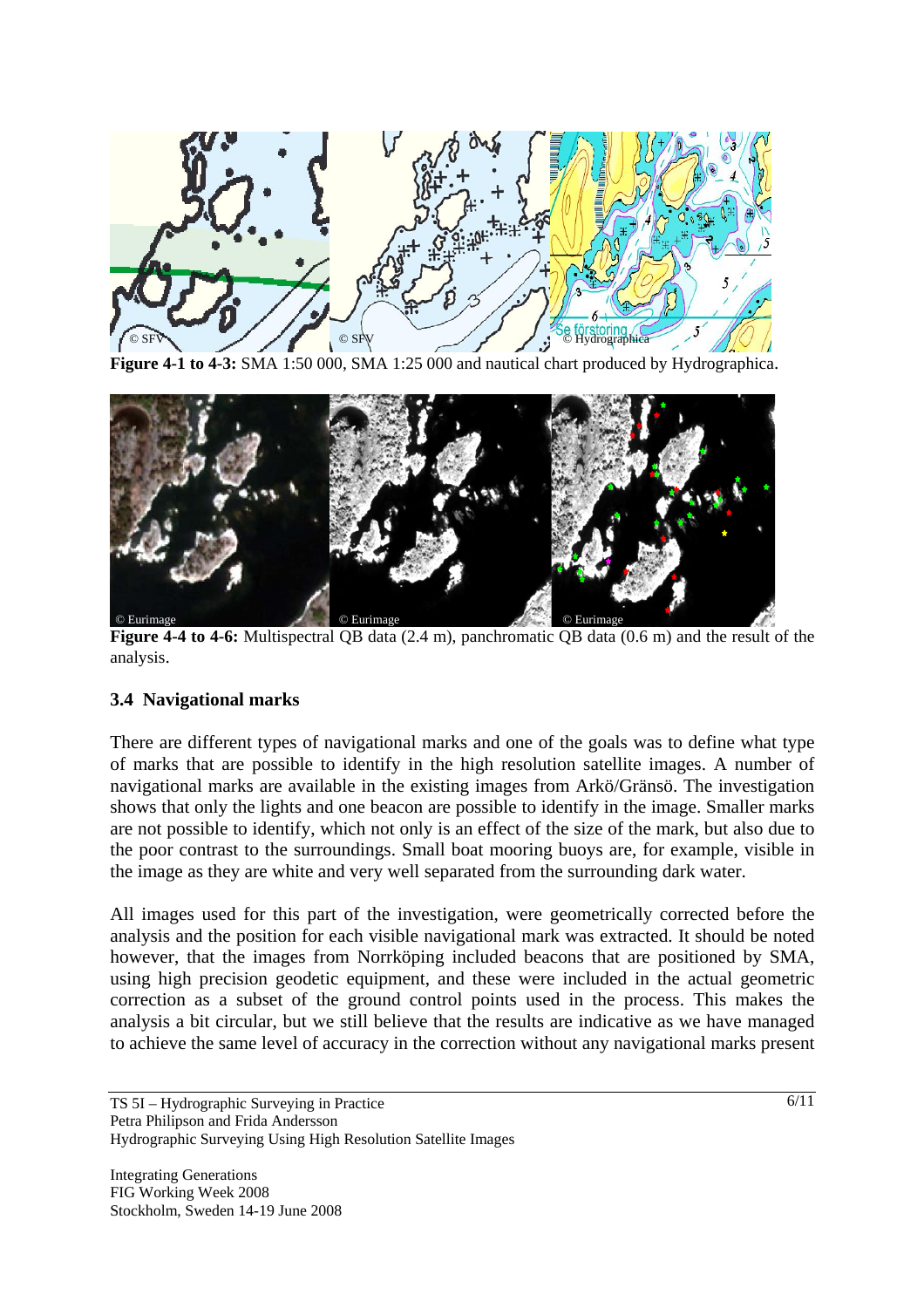in the image. The analysis could be improved by excluding these beacons and re do the analysis, by this has not been prioritised so far.

A comparison between coordinates from the different sources (corrected image data and geodetically measured positions) has been made and an estimation of the accuracy that can be derived from image data has been made. Nine lights and beacons were identified and the coordinate differences were calculated. Table 4-1 below shows the mean, min and max difference between coordinate pairs.

**Table 4-1:** Statisics indicating the difference level in meters between SMA measured coordinates and image derived coordinates.

|      | <b>Northing</b> | <b>Easting</b> |  |
|------|-----------------|----------------|--|
| Mean | 0.19            | 0.55           |  |
| Min  | 0.05            | 0.01           |  |
| Max  | 0.41            | 1.13           |  |

The results indicate that the accuracy to be obtained based on image data, is equal to the pixel size or better in most cases.

There is one lighthouse in the image that has not been positioned by the SMA using high precision geodetic equipment and the difference between these lower accuracy the SMA coordinates and coordinates derived from the image are 35.0 and 19.5 meters, in northing and easting respectively. This indicates that the position for such lights can be improved based on image data.

It should be noted that this part of the investigation not only indicates the geometrical accuracy with which beacons and other objects could be positioned. The SMA is also interested to find out if the image data could be used to update information about harbours, and with what accuracy different object in the harbours could be positioned.

## **3.5 NSL shoreline**

The SMA has decided to give priority to update the shoreline in the Swedish nautical charts in order to correspond with the shoreline available in the maps of the National Land Survey (NLS). The objectives concerning NSL are included to increace the knowledge about the existing shoreline and its descrepancies from the specifications. There is no plan, as of today, to change the existing shore line based on the results in this project, but the results can serve as a good basis for future discussions and an alternative production method if the shoreline needed to be updated in the future.

The work related to this objective has merely started and will continue during 2008 and 2009. Figure 4-7 and 4-8 below shows an example from one of the initial tests were a possible shoreline has been derived from HR-QB data. These results have not been evaluated and discussed further.

TS 5I – Hydrographic Surveying in Practice Petra Philipson and Frida Andersson Hydrographic Surveying Using High Resolution Satellite Images

Integrating Generations FIG Working Week 2008 Stockholm, Sweden 14-19 June 2008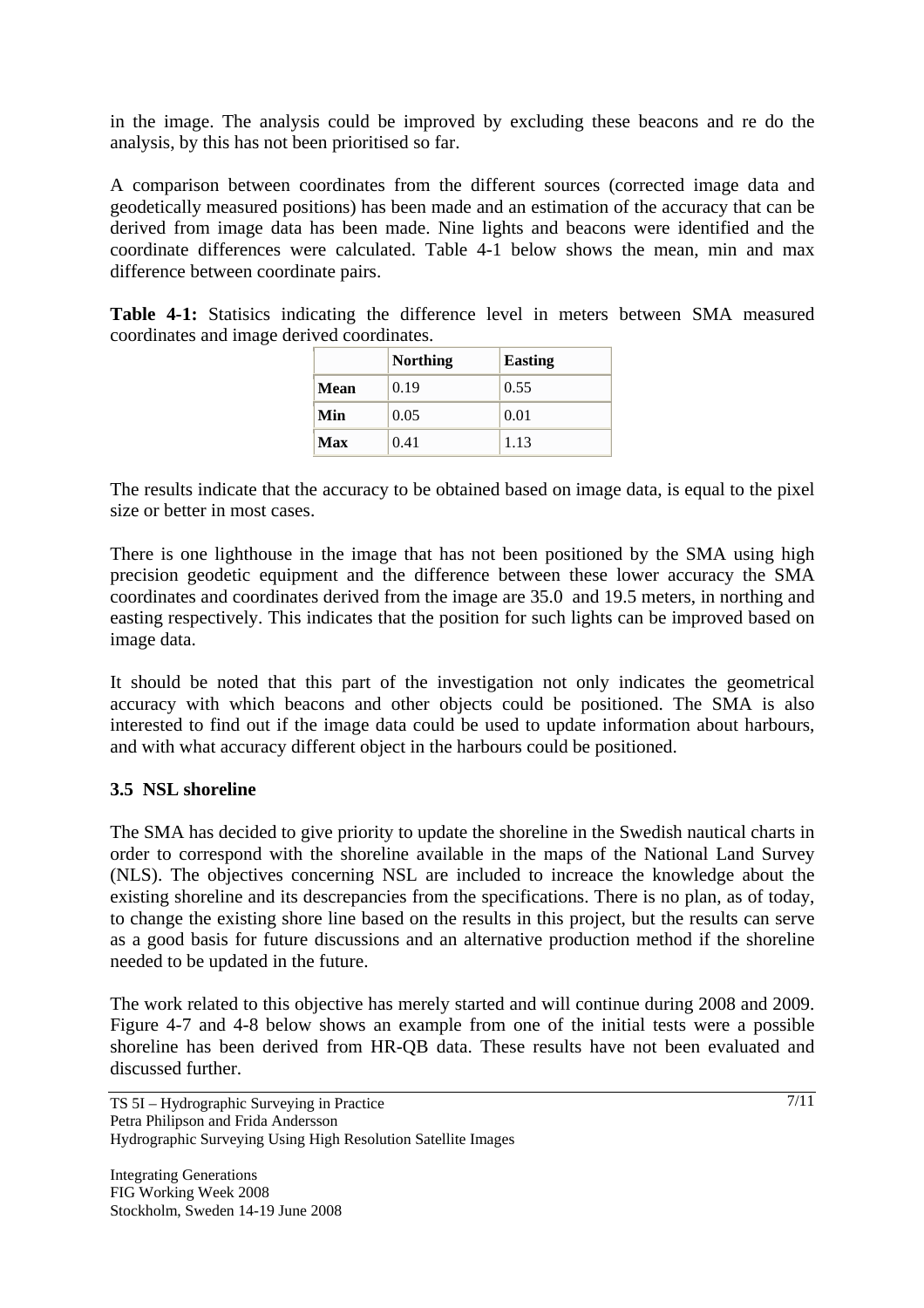

**Figure 4-7 and 4-8:** Figure 4-7 shows an area in the panchromatic image data and 4-8 the derived shoreline after segmentation and analysis of the image.

#### **3.6 Depth estimation**

During the early investigations of possible depths for mapping of subsurface rocks, it was estimated that objects located around 4 meters depth could be identified in the images. The analysis was based on available charts and LASER measurements. Furthermore, the images showed a clear difference in intensity between objects/areas located on different depths. This was the starting point for an increased analysis regarding the possibility of obtaining absolute levels of depth based on the HR-QB data. Initially, the panchromatic, 0.6-meter, data was investigated. The depth penetration possibility in this band is not as good as for the green band, and the deepest objects visualised in the green band could not be identified in the panchromatic band. An example of a depth product that could be derived from panchromatic data is displayed in figure 4-9 to 4-11.



**Figure 4-9 to 4-11:** Figure 4-9 shows a part of the nautical chart from Hydrographica and 4-10 the corresponding HR-QB area. Figure 4-11 shows a possible 2-meter vector product.

TS 5I – Hydrographic Surveying in Practice Petra Philipson and Frida Andersson Hydrographic Surveying Using High Resolution Satellite Images

Integrating Generations FIG Working Week 2008 Stockholm, Sweden 14-19 June 2008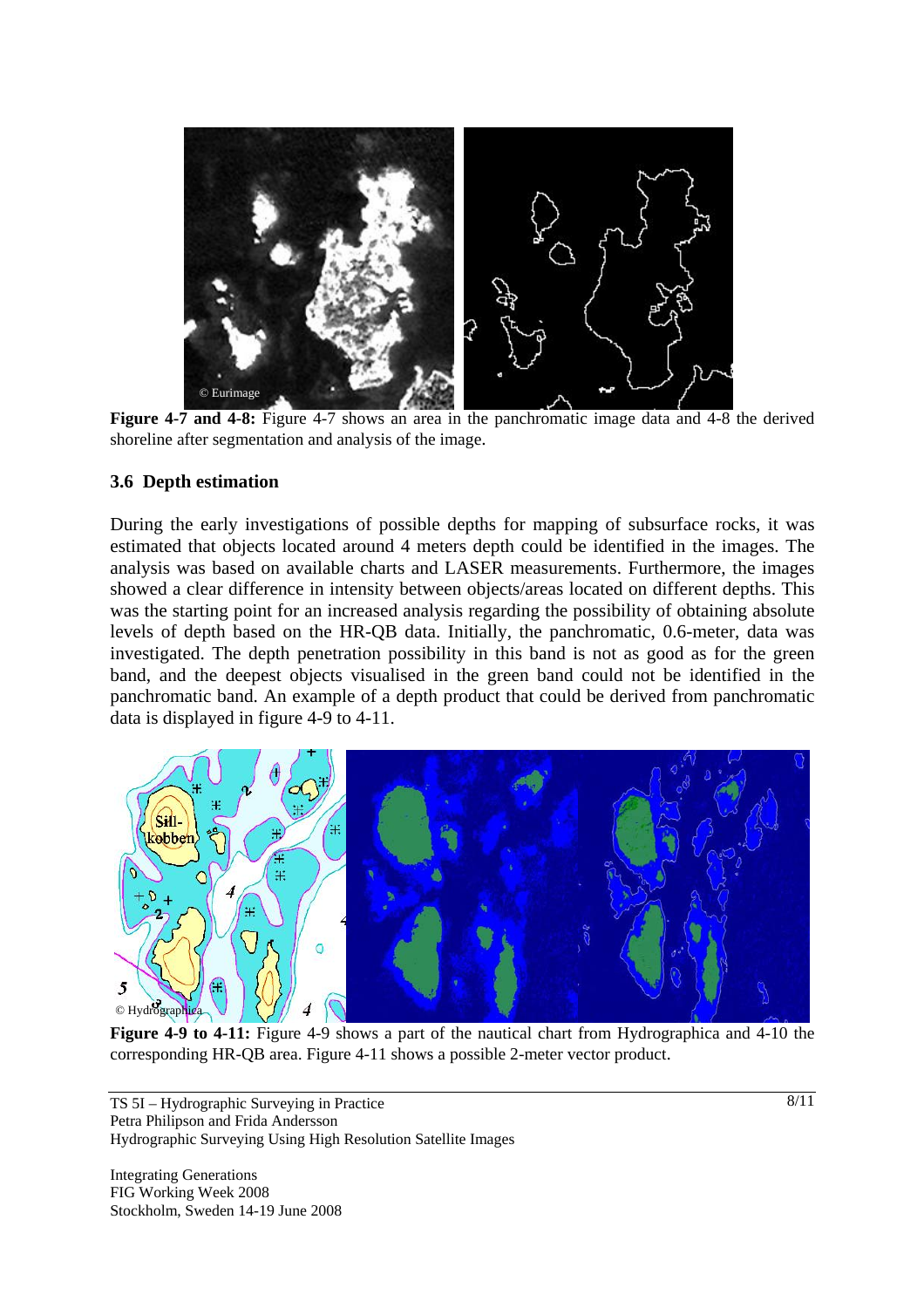Figure 4-9 shows a part of a nautical chart from Hydrographica. These charts have an additional 2-meters depth isoline and both the 2- and 3-meters depth isoline are more detailed than the one found in the nautical charts produced by SMA. In figure 4-10, we have tried to identify all pixels representing depths between 0-2 meters. The correspondence to the curves in figure 4-9 is relatively good and it should be kept in mind that all chart information is generalised. In figure 4-11, we have converted the raster information to a possible 2-meters depth vector product.

In addition, we have started to investigate the possibility of deriving depth maps based on the green band with 2.4-meter resolution. The analysis, so far, is based on simple segmentation of band 2 intensity levels. Figure 4-12 shows a part of "Femöringarna" in the archipelago of Stockholm. The intensity levels have been segmented into half-meter class intervals, e.g. 1.5- 2 meters (orange). The displayed vectors correspond to LASER data for the start of the corresponding depth interval, e.g. orange corresponds to 1.5 meter. Everything located outside the blue vector should be deeper than 3 meters. The same analysis has been made in several areas with promising results and we will now proceed with more sophisticated methods in order to properly evaluate the potential for HR-QB data for this objective.



**Figure 4-12:** Figure 4-12 shows the group of islands called "Femöringarna" in white and the derived depth intervals based on image intensity in band 2. LASER data is overlaid in vector format. The black line is the land contour from NLS.

The work will continue with the application of both empirical and more theoretically based algorithms to derive depth based on the image data. There are several possible methods found in the research literature, but most of them are developed for clear waters. This indicates that we most likely need to make some adjustments and combination of methods in order to get good results in our dark, humic rich, waters.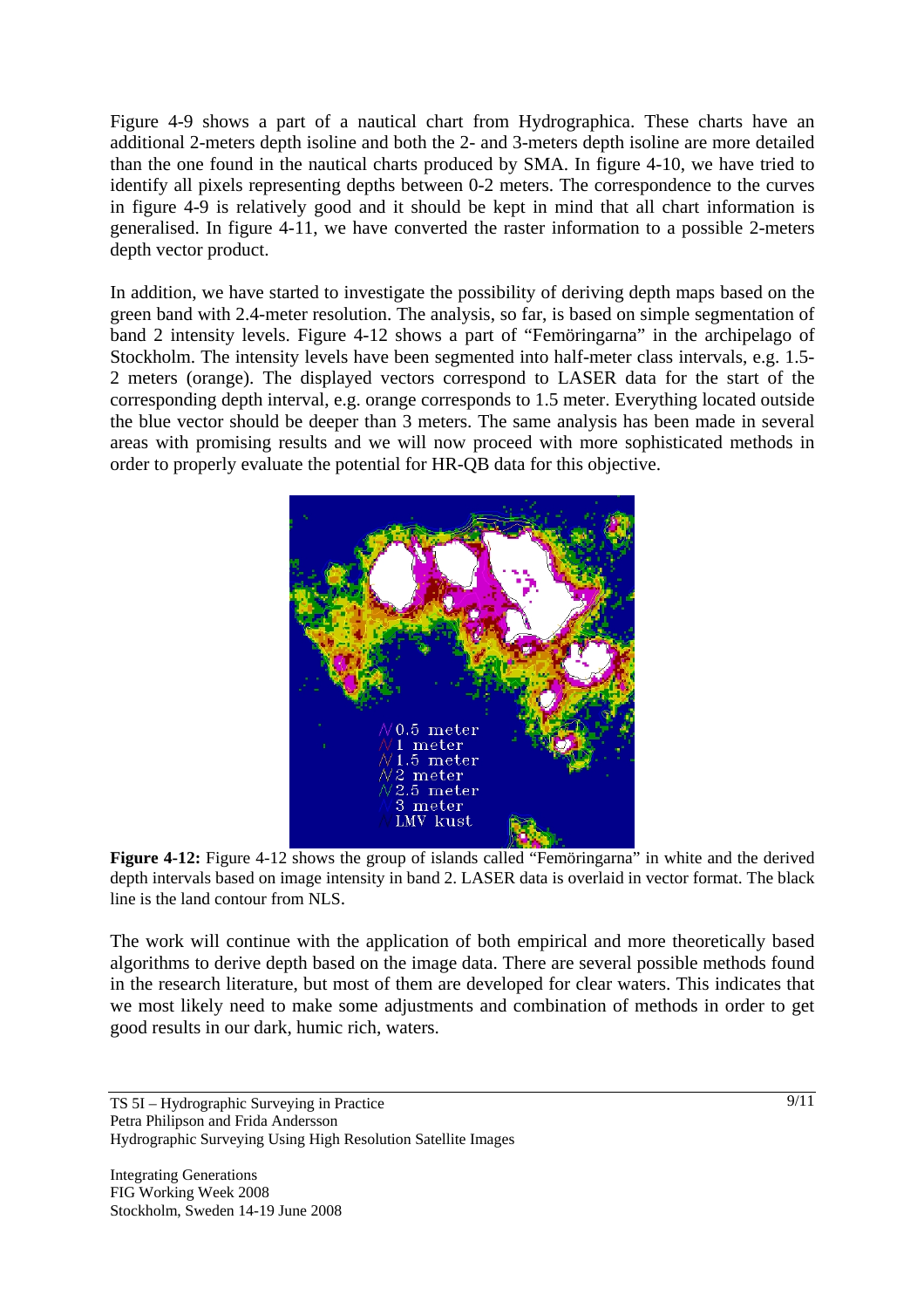### **3.7 Wave correction**

Based on the results of the analysis it is clear that if the procedure of identification and mapping of different objects are to be automated, the problems with waves needs to be addressed. Waves/wave crests are spectrally confused with subsurface rocks and shallow areas and the signal is somewhat disrupted by the waves. The waves also blur the representation of the shallow areas. A wave correction algorithm (Hochberg, 2003) has been implemented and tested and improved the appearance of the image data over shallow areas and subsurface rocks. An example is given in Figure 4-13 to 4-15 below. The algorithm cannot be applied to panchromatic data. Wave correction will, if necessary, be included as a preprocessing step in the analysis of image data before the analysis.



**Figure 4-13 to 4-15:** Islands and subsurface areas before (4-13: PAN and 4-14: MULTI) and after (4- 15: MULTI) the wave correction algorithm has been applied.

#### **4. CONCLUSIONS**

The preliminary results show a potential to use high resolution satellite data for mapping of maritime objects as presented in Chapter 4 above. We will continue the analysis and focus on what extent the information collection process could be automated and a more exhaustive analysis regarding the possibility to estimate depth from high-resolution optical satellites.

With respect to the fact that this type of high resolution images can be obtained several times per week, and purchased by anyone and (as a result of these investigations,) the SMA is now investigating the possibility of making depth information public between 0-6 meters in the nautical data base, which presently is classified as secret.